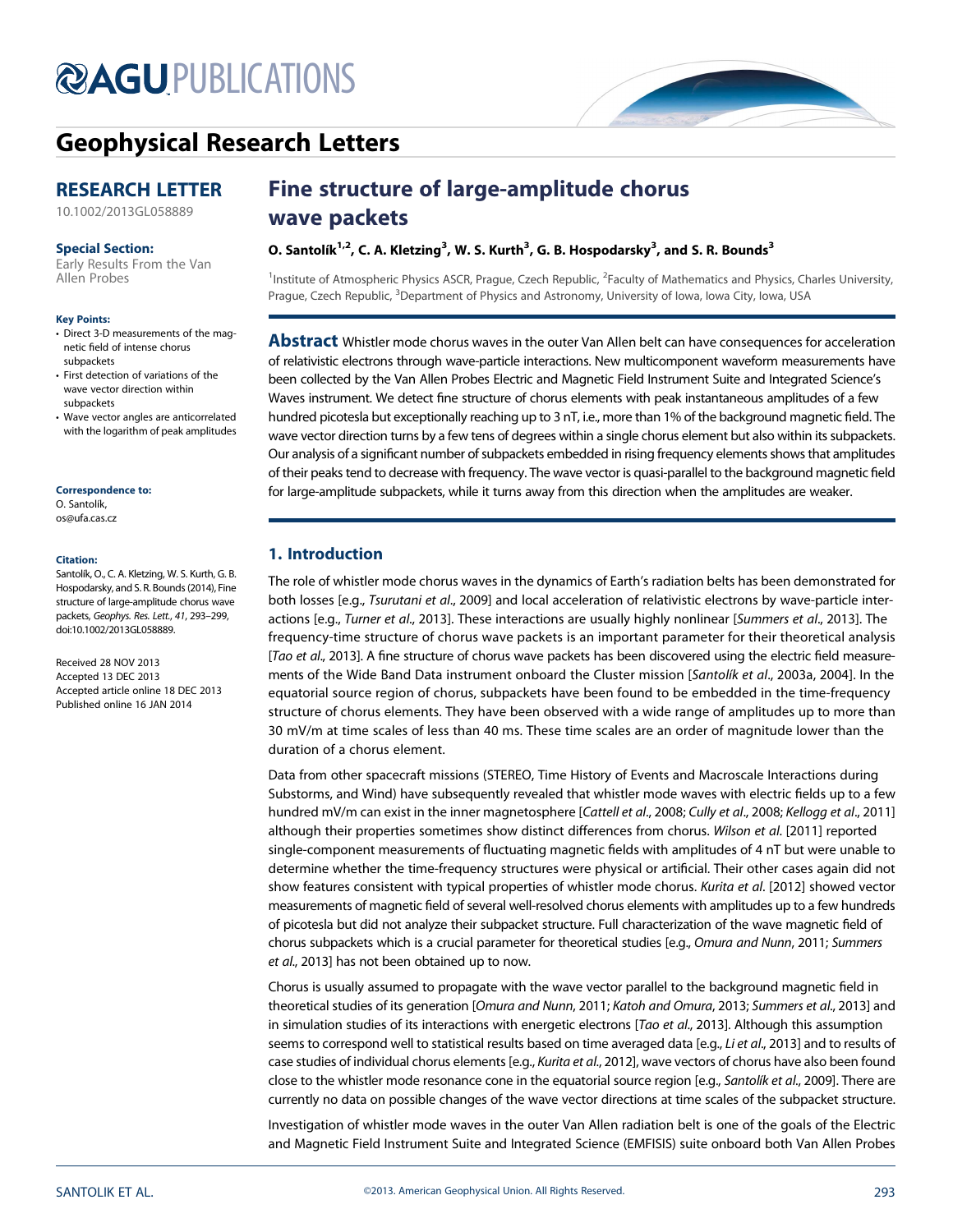

Figure 1. Analysis of one snapshot of magnetic field waveforms recorded by the EMFISIS Waves instrument onboard Van Allen Probe A on 14 November 2012. Frequency-time plots of (a) the sum of the power spectral densities of three orthogonal magnetic components, (b) the ellipticity of the magnetic field polarization with a sign corresponding to the sense of polarization, (c) the planarity of the magnetic field polarization, and (d) the angle between the wave vector and the background magnetic field. A color scale is given on the right-hand side of each plot. Values in Figures 1b–1d are plotted only for power spectral densities above 10<sup>-6</sup> nT<sup>2</sup> Hz<sup>-1</sup>. Black arrows point to the time and frequency where the peak of a selected chorus element is detected in Figure 2. One half of the local electron cyclotron frequency is given by a grey line in each plot. Time is given in UT at the bottom.

spacecraft. In this letter, we show the first results of new multicomponent waveform measurements of whistler mode chorus subpackets recorded by the EMFISIS Waves instrument. We present data on their instantaneous peak amplitudes directly measured by three-axial magnetic search coils. We also analyze the first measurements of variations of the wave vector directions at the time scales of chorus substructure. Our letter gives initial answers to the following questions: (1) How large are the local magnetic field maxima within intense chorus elements, and how are they linked to the wave frequency? (2) Does the wave vector direction vary during the nonlinear generation process of intense chorus wave packets? (3) Are the instantaneous wave vector directions correlated with the amplitudes of magnetic field subpackets?

# 2. The EMFISIS Continuous Waveform Burst Mode Data

The EMFISIS instrument suite is carried by Van Allen Probes spacecraft to measure the background magnetic fields by a triaxial fluxgate magnetometer and wave magnetic field fluctuations by a triaxial search coil magnetometer. A comprehensive set of wave electric and magnetic field measurements is processed by the EMFISIS Waves instrument which also uses external signals from the Electric Fields and Waves experiment. Six inputs from sensors making 3-D measurements of both the electric and the magnetic field are detected by six identical waveform receivers with a flat (to within 1 dB) response from 10 Hz to 12 kHz. The phase-matched waveforms are digitized at a sampling rate of 35 kHz with a 16 bit instantaneous dynamic range (see Kletzing et al. [2013] for a complete description). In the present case study we concentrate our attention on 3-D magnetic field waveforms which have been captured in a continuous waveform burst mode. This mode provides us with selected 5.968 s snapshots of data from search coil magnetometers.

Figure 1 shows an example of a simple spectral analysis of one snapshot of 3-D magnetic field waveforms recorded onboard Van Allen Probe A on 14 November 2012 after 14:10:52.680 UT. The observations were made in the outer Van Allen belt at a radial distance  $(R)$  of 5.3 Earth radii, in the equatorial source region of chorus at a magnetic dipole latitude  $(\lambda_m)$  of  $-2.4^\circ$ , and in the morning sector at a magnetic local time (MLT) of 6.9 h. An overlapped (70%) 1024-point Fast Fourier Transform is used to obtain complex spectra of each component and to form averaged spectral matrices with a time resolution of 18 ms and with a frequency resolution of 68 Hz. The traces of the spectral matrices correspond to magnetic power spectral densities shown in Figure 1a. We can notice a sequence of rising frequency chorus elements in the lower band below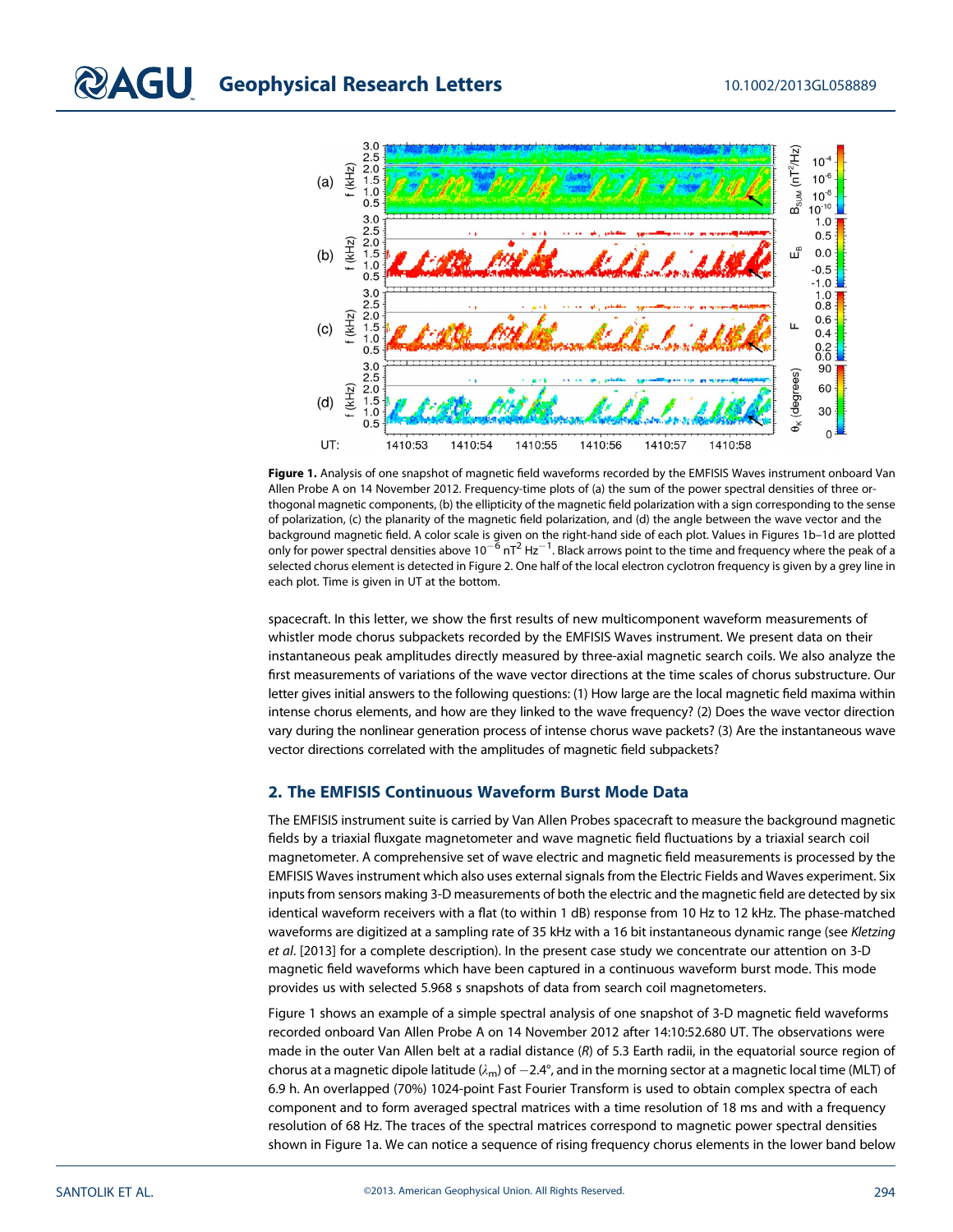

Figure 2. Detailed analysis of a single chorus element marked by an arrow in Figure 1 and observed on 14 November 2012 after 14:10:52.680. (a) Measured waveform of a magnetic field component  $B_X$  perpendicular to  $B_0$ . (b) Waveform of the component  $B_z$  parallel to  $B_0$ . (c) Instantaneous amplitudes of these two waveforms, a red line shows  $A_x$ , and a blue line shows  $A_Z$ ; a black line which is often hidden behind the  $A_X$  results corresponds to instantaneous total magnetic field B. (d) Instantaneous frequency with the same color coding as in Figures 2a and 2b; the results are plotted only when the instantaneous amplitude of the corresponding component is > 50 pT; a black arrow points to the same time and frequency of the maximum amplitude as in Figure 1. (e) Instantaneous angle between the wave vector and  $B_0$ ; the results are plotted only when the instantaneous amplitudes of all the magnetic field components are > 50 pT. Vertical grey lines should guide the eye through all the panels by showing selected minima of  $A<sub>x</sub>$ .

one half of the electron cyclotron frequency (i.e., below 2.16 kHz, in this case). The ellipticity and planarity, and the angle  $\theta_K$  between the wave vector and  $\mathbf{B}_0$  (Figures 1b–1d, respectively) have been obtained from the singular value decomposition of the magnetic spectral matrices [Santolík et al., 2003b]. The results show nearly circularly, right-hand polarized whistler mode chorus waves, with the magnetic field polarization confined close to a single plane. The estimated normal direction to this plane shows that the waves are often propagating quasi-parallel to the background field at  $\theta_K$  below 30° but sometimes also at higher angles around 60°.

# 3. Instantaneous Amplitudes, Frequencies, and Wave Vector Directions

A black arrow plotted before the end of the time interval in Figure 1 indicates the time and frequency of the peak of a strong chorus element which is shown in detail in Figure 2 using the high-resolution waveform measurements. The measured waveforms are first calibrated using a frequency-dependent transfer function of the sensor-receiver chain. The results are then transformed from the spinning spacecraft system to a system which is fixed with respect to the sunward direction and linked to the locally measured background magnetic field  $B_0$ . For this transformation, we use the fluxgate magnetometer data averaged to the time resolution of 94 ms (which corresponds to an angular resolution of ~3° in the spin plane). Figures 2a and 2b indicate that the component parallel to  $B_0$  ( $B_2$ ) is much smaller than one of the components perpendicular to  $B_0 (B_\chi)$  which reaches an amplitude of 1.5 nT (1% of the background magnetic field). We can also notice the fine structure of wave packets which are different in the two components. The other component perpendicular to  $B_0$  ( $B<sub>Y</sub>$ , not shown) has very similar amplitudes as  $B<sub>X</sub>$ . To analyze the behavior of instantaneous wave amplitudes and phases, we have separately pass band filtered each of the components between 0.4 and 3 kHz and performed the Hilbert transform. The result is a complex analytical signal whose amplitude is

plotted in Figure 2c for  $B_Z$  (blue) and  $B_X$  (red). The instantaneous total magnetic field,  $B=\sqrt{B^2_X+B^2_Y+B^2_Z} ,$  is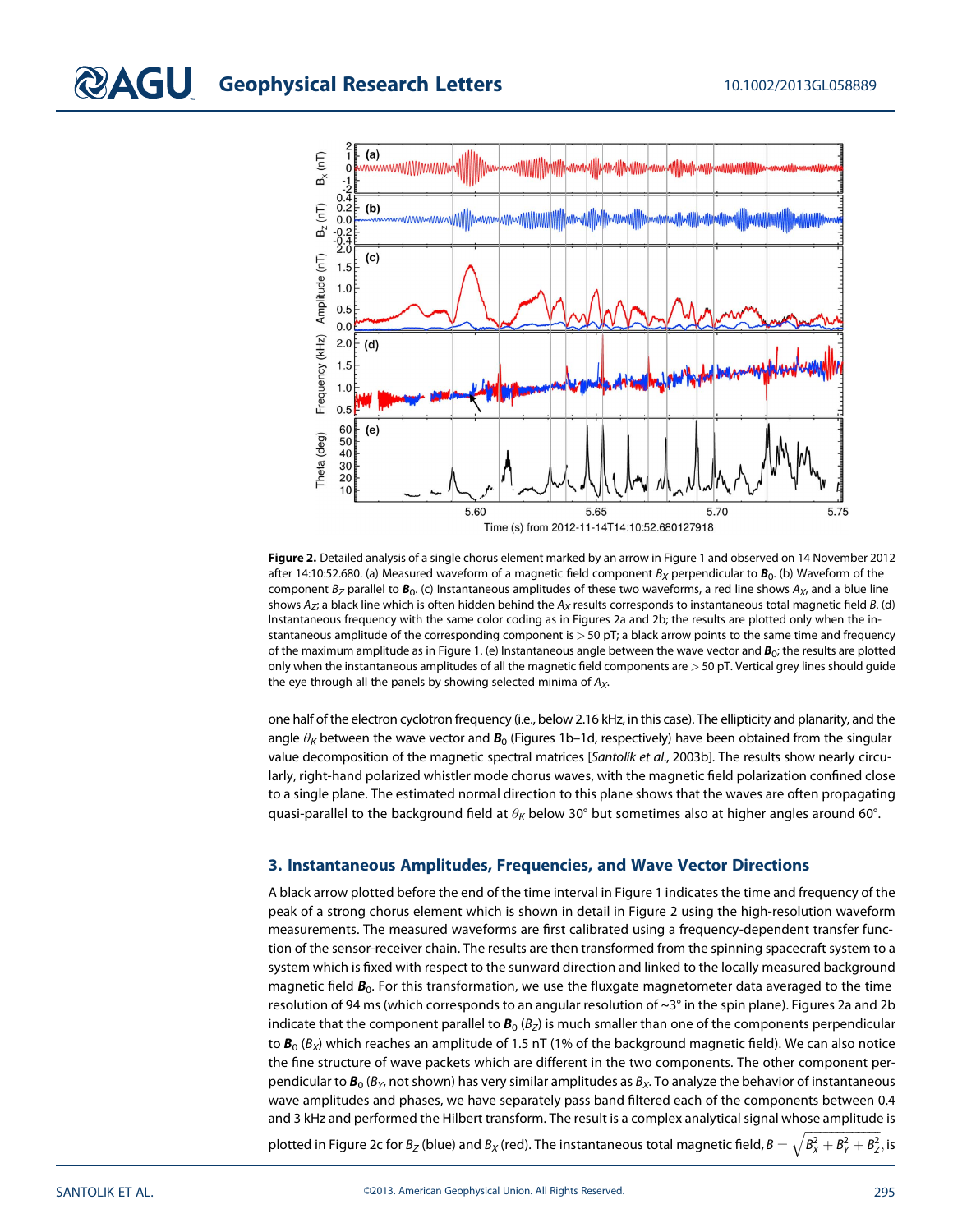

Figure 3. The same as in Figure 2 but for another chorus element observed by the EMFISIS Waves instrument onboard Van Allen Probe A on 14 November 2012 after 14:50:52.683.

represented by a black line which is most of the time hidden behind the red line of the  $B_x$  amplitude. The time derivative of the phase of the complex analytic signal gives the instantaneous frequency which is plotted in Figure 2d using the same red and blue color coding. The chorus element, rising in frequency from 600 Hz to 1.5 kHz, is clearly seen in both components, with fluctuations corresponding to uncertainties of the analysis. Figure 2e shows the instantaneous angle between the wave vector and  $B_0$ . Its value is obtained by the same method as in Figure 1d from a spectral matrix,  $S_{kl}=A_kA_l\,e^{i(\phi_k-\phi_l)}$ , where  $i=\sqrt{-1}$ ,  $k = x, y, z$ ;  $l = x, y, z$ ;  $\varphi_k$ , and  $\varphi_l$  are instantaneous phases; and  $A_k$  and  $A_l$  are instantaneous amplitudes. The results show that the wave vector angle can change by tens of degrees within a single chorus subpacket. However, this angle is generally below 30° at the local maxima of the instantaneous total magnetic field, with an exception of the final part of the chorus element (at frequencies above 1.2 kHz) where we observe higher angles. All these variations visibly correspond to the ratio of amplitudes of the  $B_z$  and  $B_x$  waveforms seen in Figures 2a–2c. The wave vector angle is small for low  $B_Z$  and high  $B_X$  amplitudes, and it starts to grow whenever the  $B_X$  amplitudes decrease.

Figure 3 shows results of the same analysis for another selected chorus element from a different snapshot of the EMFISIS continuous waveform burst mode data. The snapshot was taken onboard Van Allen Probe A on 14 November 2012, after 14:50:52.683 UT, at  $R = 4.7$  Earth radii,  $\lambda_m = -2.6^\circ$ , and MLT = 7.5 h. The spacecraft is therefore still located in the equatorial source region of chorus and in the morning sector but slightly closer to the Earth than in the previous example. A rising frequency chorus element is found at higher frequencies (Figure 3d), but it still stays in the lower band of chorus below one half of the locally measured electron cyclotron frequency ( $f_{ce}/2$ –2.95 kHz). A structure of subpackets is detected in the 3-D waveforms (Figures 3a and 3b), with similar properties as in the previous case but at higher peak instantaneous amplitudes up to  $\sim$ 3 nT (1.4% of the background field). The instantaneous total field B is fluctuating around this value in the peaks (Figure 3c, black line). This effect results from a minor digital clipping of the highest observed signals seen for a few wave periods in the raw data (not shown) from the separate search coil sensors. The wave vector angle (Figure 3e) again changes by tens of degrees within some of the subpackets, but it generally stays below 30° at the local maxima of the instantaneous amplitudes. Note that the observed minor waveform clipping can only lead to an underestimation of the dominant magnetic field components perpendicular to  $B_0$  and therefore to a slight overestimation of the wave vector angle at the highest peaks.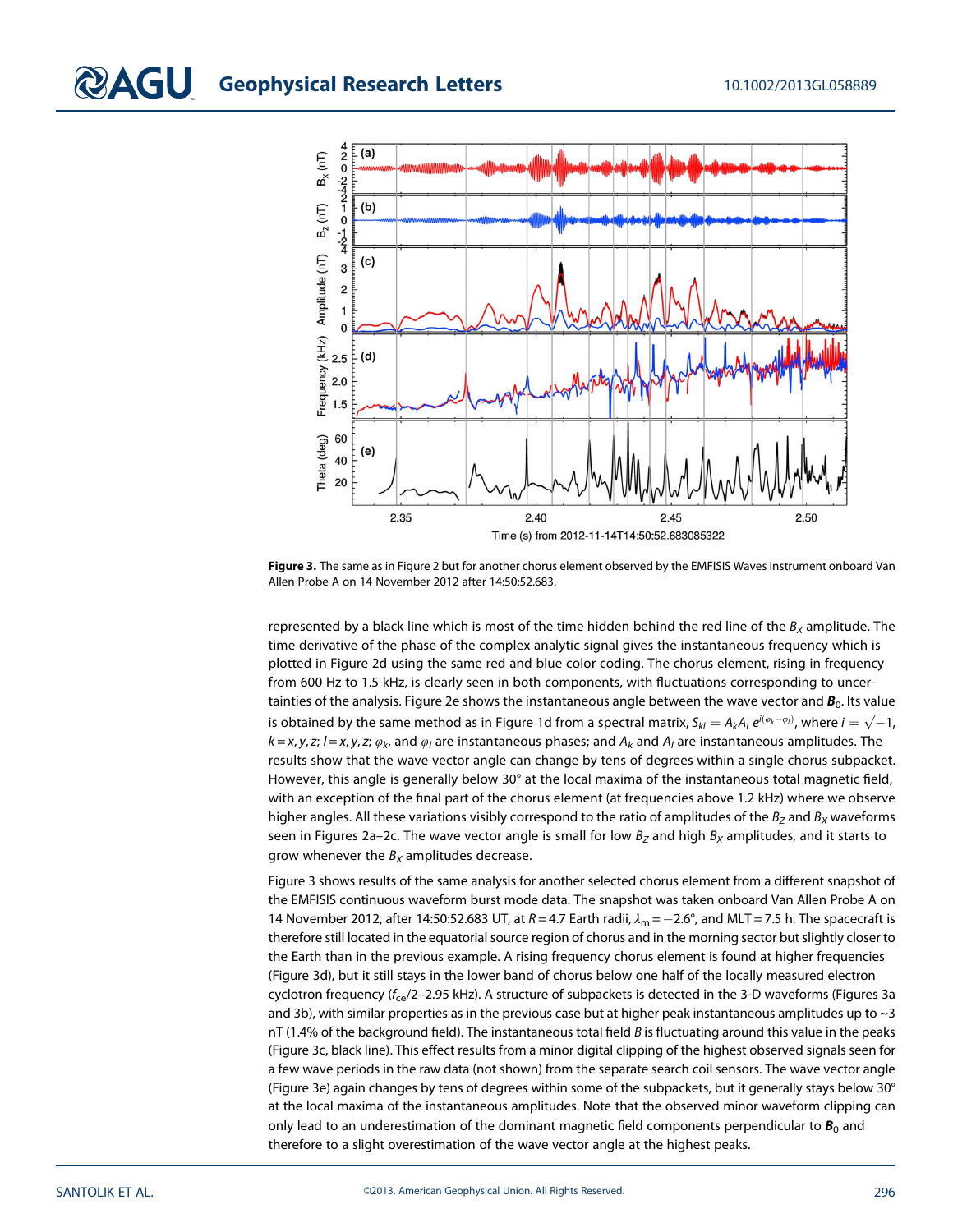

Figure 4. Results of a systematic analysis of 2230 subpackets of whistler mode chorus collected by the Van Allen Probes A spacecraft in the equatorial morningside region at  $R \sim 5$  Earth radii on 14 November 2012 between 12:00 and 15:00 UT. (a) Magnetic field amplitudes at subpacket peaks as a function of the time delay between neighboring subpacket peaks; (b) magnetic field amplitude at subpacket peaks and (c) instantaneous angle between the wave vector and  $B_0$ , both as a function of the wave frequency normalized by the locally measured electron cyclotron frequency; (d) instantaneous angle between the wave vector and  $B_0$  as a function of the magnetic field amplitude at subpacket peaks. Median values are calculated in 20 regularly spaced abscissa intervals and plotted by a red line in each plot.

# 4. Systematic Analysis Based on a Large Number of Subpackets

The examples in Figures 2 and 3 indicate that the instantaneous amplitudes and wave vector angles may be interdependent. Additionally, they both may depend on instantaneous frequency. We have therefore analyzed a large number of chorus subpackets recorded within 3 h on 14 November 2012, between 12:00 and 15:00 UT. During this time interval, the Van Allen Probe A spacecraft moved along its orbit on the morningside of the equatorial magnetosphere between R = 5.7 and R = 4.6 Earth radii,  $\lambda_{\rm m}$  from -0.4° to -2.6°, and MLT from 5.4 h to 7.6 h. The EMFISIS onboard data selection algorithm was aimed at strong chorus events. It was based on the integrated power obtained from the three-axial magnetic field search coils in the frequency range between 0.1 and 0.7 f<sub>ce.</sub> During the analyzed 3 h time interval, 45 strongest snapshots of 3-D waveforms were selected and recorded. Duration of each of them was the same as for the example shown in Figure 1, i.e., 5.968 s. In all 45 snapshots, the three magnetic field components have been analyzed to obtain instantaneous amplitudes, frequencies, and wave vector directions by the method described in the previous section.

We have then searched the data of instantaneous amplitudes of the  $B_X$  component for local maxima (peaks). To distinguish the chorus wave packets from the weaker background hiss we have set a lower threshold for the local maxima: the peaks have to be at least 50 pT above both adjacent minima. For the analyzed frequency band (0.4–3 kHz), this threshold corresponds to the lower limit of power spectral densities at  $10^{-6}$  nT<sup>2</sup> Hz<sup>-1</sup> which has been used to distinguish chorus elements in Figure 1. Note that this limit is well above the integrated sensor noise (0.3 pT) in the same frequency band. Another obvious criterion which has been used to define the local maxima of instantaneous amplitudes is that they must be at least one wave period of the lowest analyzed frequency (400 Hz) apart from both adjacent minima.

From the resulting list of the  $B<sub>x</sub>$  local maxima we have removed all the cases where the instantaneous frequency for any of the other two components differed by more than 10% from the instantaneous frequency of the  $B_X$ component. To stay within the lower band of chorus, we have also removed all the cases where the instantaneous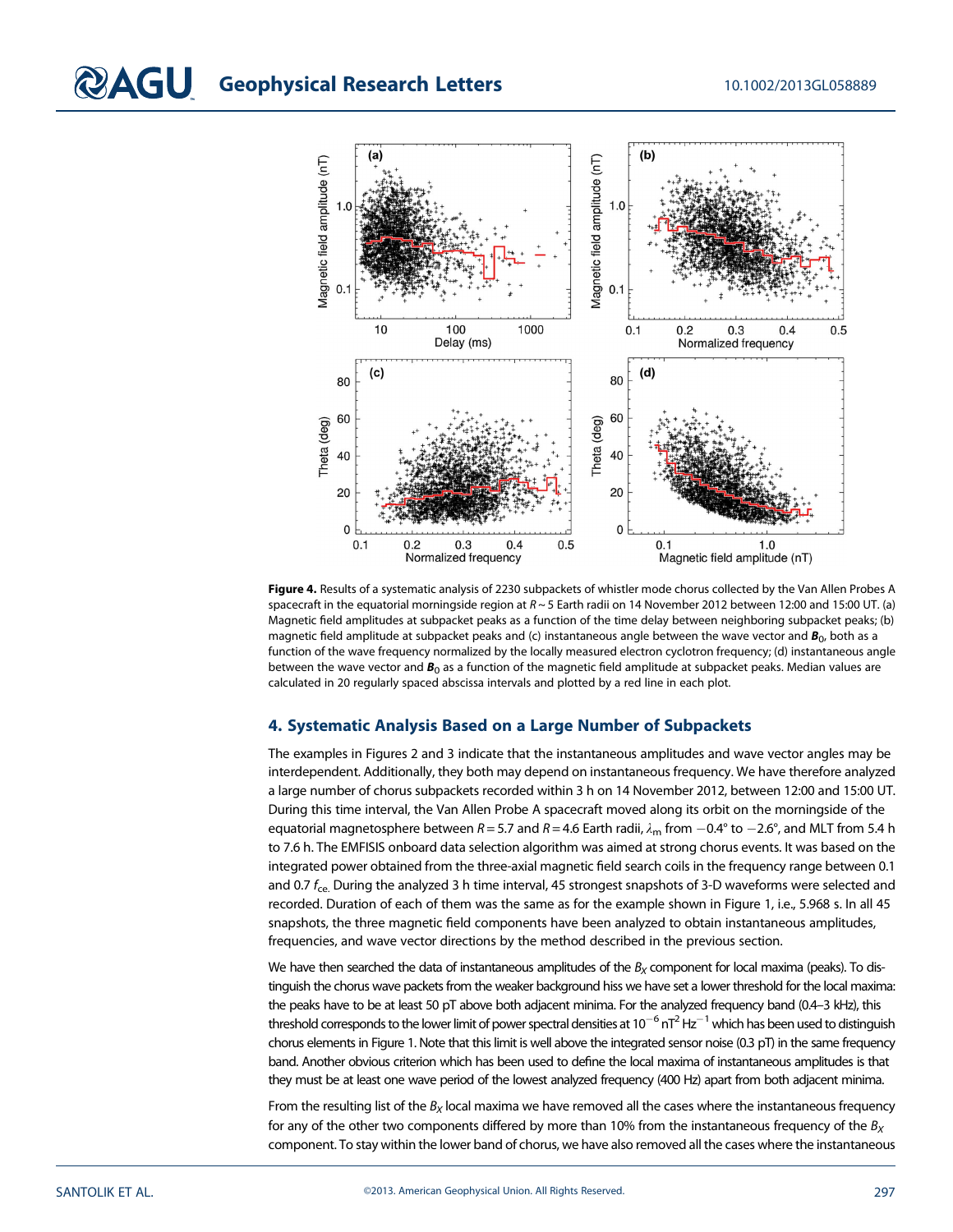frequency was above one half of the locally measured electron cyclotron frequency. For the resulting set of 2230 subpacket peaks, the characteristic total magnetic field was estimated as a median value of  $B$  in an interval of one instantaneous wave period around each peak.

The results are plotted in Figure 4a as a function of the time delay between neighboring subpacket peaks, following a similar format as in Santolík et al. [2004, Figure 5]. We can notice that most of the delays in our case occur between 5 ms (a lower limit imposed by our analysis) and a few tens of milliseconds. These delays correspond to the fine structure of chorus subpackets embedded inside chorus elements. Larger delays occur less frequently, reflecting intervals between the separate chorus elements. The corresponding B amplitudes at the subpacket peaks vary in a broad interval from several tens of picotesla (a lower limit imposed by the analysis method) up to a few nanotesla, with no clear dependence on the delays. The median subpacket B amplitudes in 20 intervals of delays reach values between 200 and 400 pT, while the median of all the amplitudes is 367 pT.

The magnetic field amplitudes as a function of the normalized wave frequency are shown in Figure 4b. The frequency normalization factor is the electron cyclotron frequency f<sub>ce</sub> obtained from the locally measured background magnetic field. The peaks of the subpackets are found at frequencies from 0.14  $f_{ce}$  to 0.49  $f_{ce}$ , but most often, they occur between 0.2  $f_{ce}$  and 0.4  $f_{ce}$ . Although the corresponding amplitudes are again significantly spread, we can notice that higher normalized frequencies usually imply lower amplitudes. The median subpacket amplitudes in 20 intervals of normalized frequencies decrease from ~700 pT down to ~200 pT. On the other hand, the instantaneous angle between the wave vector and  $B_0$  shows an opposite behavior in the same interval of normalized frequencies (Figure 4c). Its median values increase from  $\sim$ 15° to  $\sim$ 30°, but the waves at the individual subpacket peaks propagate in a large interval of wave vector angles from a few degrees up to more than 60°.

A question therefore arises whether the observed values of subpacket amplitudes and corresponding wave vector angles are interdependent or not. Figure 4d gives a clear answer: The instantaneous wave vector angles at subpacket maxima are anticorrelated with the logarithm of their corresponding magnetic field amplitudes. Not only the median values of the wave vector angles show an approximately exponential decrease from  $\sim$ 40 $^{\circ}$ (at amplitudes below 100 pT) down to  $\sim$ 10° (at amplitudes above 1 nT) but also the spread of the obtained points is considerably lower than in Figures 4a–4c. For strong amplitudes  $(>1 \text{ nT})$ , all the obtained wave vector angles are found below 35°. Additionally, the wave vector angles seem to obey an amplitude-dependent lower cutoff of their values, at  $\sim$ 25° for 100 pT and below  $\sim$ 5° at amplitudes larger than 1 nT.

#### 5. Discussion

New data of the Van Allen Probes EMFISIS instrument allow us to directly measure magnetic field components of whistler mode chorus and their polarization at time scales of the fine structure of wave subpackets. Our case study of morningside chorus in the outer radiation belt concentrates on analysis of sequences of subpackets embedded in rising frequency lower band chorus elements observed in the equatorial region. The time delays between the neighboring subpacket maxima have been found between several milliseconds and several tens of milliseconds, consistent with the previously published results of the Cluster mission [Santolík et al., 2003a, 2004].

At peaks of the subpackets the magnetic field amplitudes vary in a broad interval from the lower limit imposed by our analysis method (several tens of picotesla) up to 3 nT, i.e., more than 1% of the background magnetic field. The peak amplitudes tend to decrease with frequency throughout the range of the lower band of chorus although the spread of obtained values is significant. The median of all the obtained subpacket peak amplitudes is ~370 pT. These values are consistent with a possible nonlinear generation mechanism of the fine structure of chorus related to the threshold amplitude for the nonlinear wave growth [Omura et al., 2009; Omura and Nunn, 2011; Kurita et al., 2012; Summers et al., 2013]. These large magnetic field amplitudes of chorus subpackets would also induce nonlinear interactions and possible acceleration of radiation belt electrons to relativistic energies [Tao et al., 2013]. Note, however, that the importance of this process has yet to be determined; both the onboard data selection algorithm and our analysis method may lead to a bias toward larger peak values, while lower peak values are most probably under represented.

Instantaneous wave vector directions have been determined for the first time at time scales of the fine structure of chorus subpackets. Our results reveal that instantaneous wave vector directions can change by tens of degrees within a single chorus subpacket. They can also vary throughout the entire time-frequency